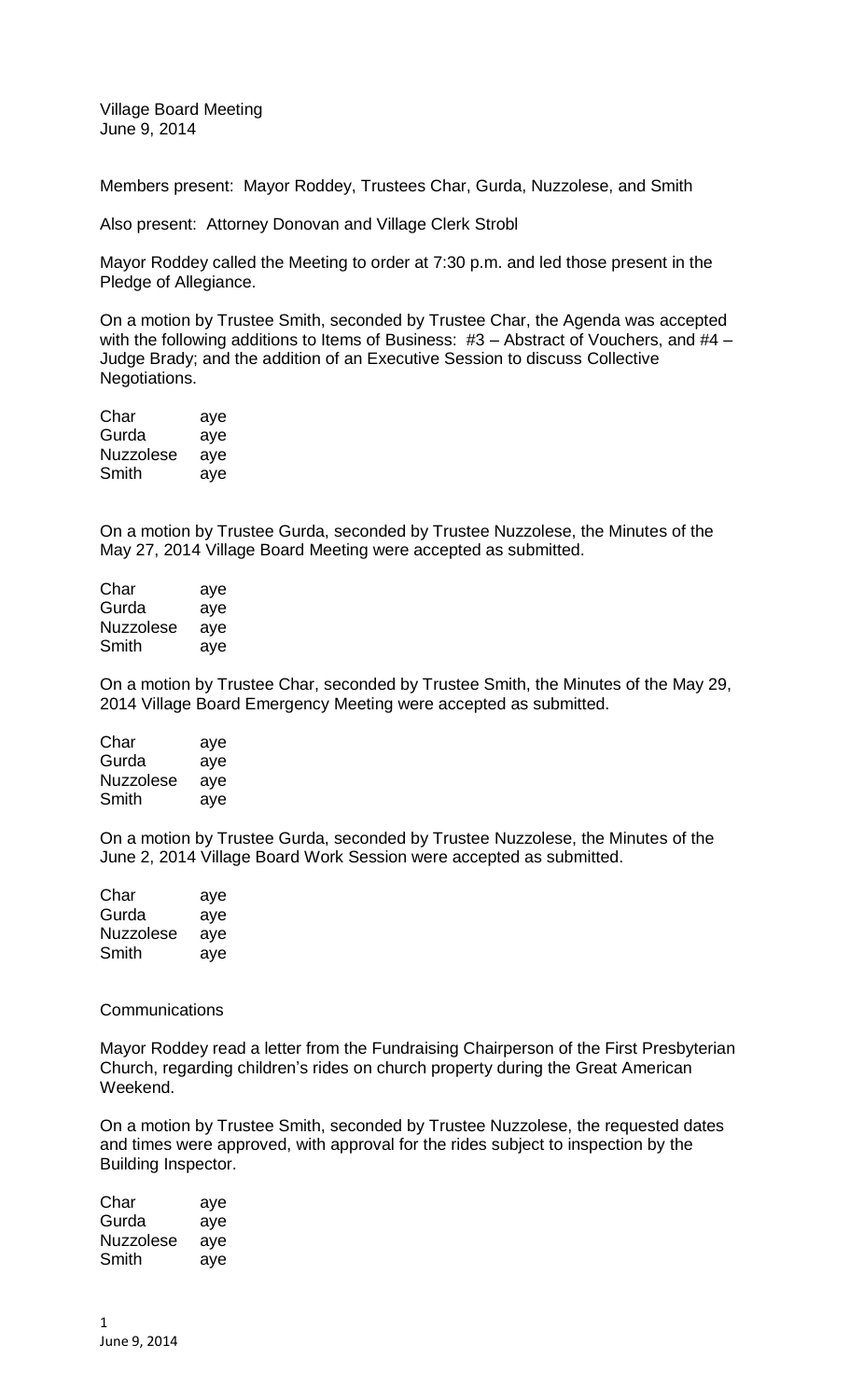Mayor Roddey read a letter from the Rotary Club of Goshen regarding advertising for Goshen Rotary Family Fun Day.

On a motion by Trustee Char, seconded by Trustee Gurda, the request for signs to advertise the event was approved.

| Char             | aye |
|------------------|-----|
| Gurda            | aye |
| <b>Nuzzolese</b> | aye |
| Smith            | aye |

Items of Business

On a motion by Trustee Gurda, seconded by Trustee Nuzzolese, Scott Birney and Manuel Orellana are hereby authorized to attend the Hudson Valley Water Works Grade A Compliant Lab Course, to be held at the Town of Wallkill Rykowski Lane Treatment Plant. The total cost of this course is \$150.00.

| Char      | aye |
|-----------|-----|
| Gurda     | aye |
| Nuzzolese | aye |
| Smith     | aye |

Mayor Roddey reviewed a proposal from DKI for a free assessment of all Village properties for the purpose of disaster restoration. He explained that the assessment comes with no obligation.

On a motion by Trustee Smith, seconded by Trustee Gurda, the proposal was approved.

| Char      | aye |
|-----------|-----|
| Gurda     | aye |
| Nuzzolese | aye |
| Smith     | aye |

On a motion by Trustee Smith, seconded by Trustee Nuzzolese, bills as examined by members of the Board were approved in accordance with Abstract 2013/2014 number 16, check numbers 7047 through 7146, in the amount of \$132,549.63.

| Char             | aye |
|------------------|-----|
| Gurda            | aye |
| <b>Nuzzolese</b> | aye |
| Smith            | aye |

Judge Brady spoke to the Board about allowing the two Court Officers to carry firearms during court sessions, and the need to increase their hourly rate.

On a motion by Trustee Char, seconded by Trustee Smith, the Village Board hereby will allow the Court Officers to carry firearms during Village Court, subject to appropriate training and certification.

Char aye Gurda aye Nuzzolese aye Smith aye